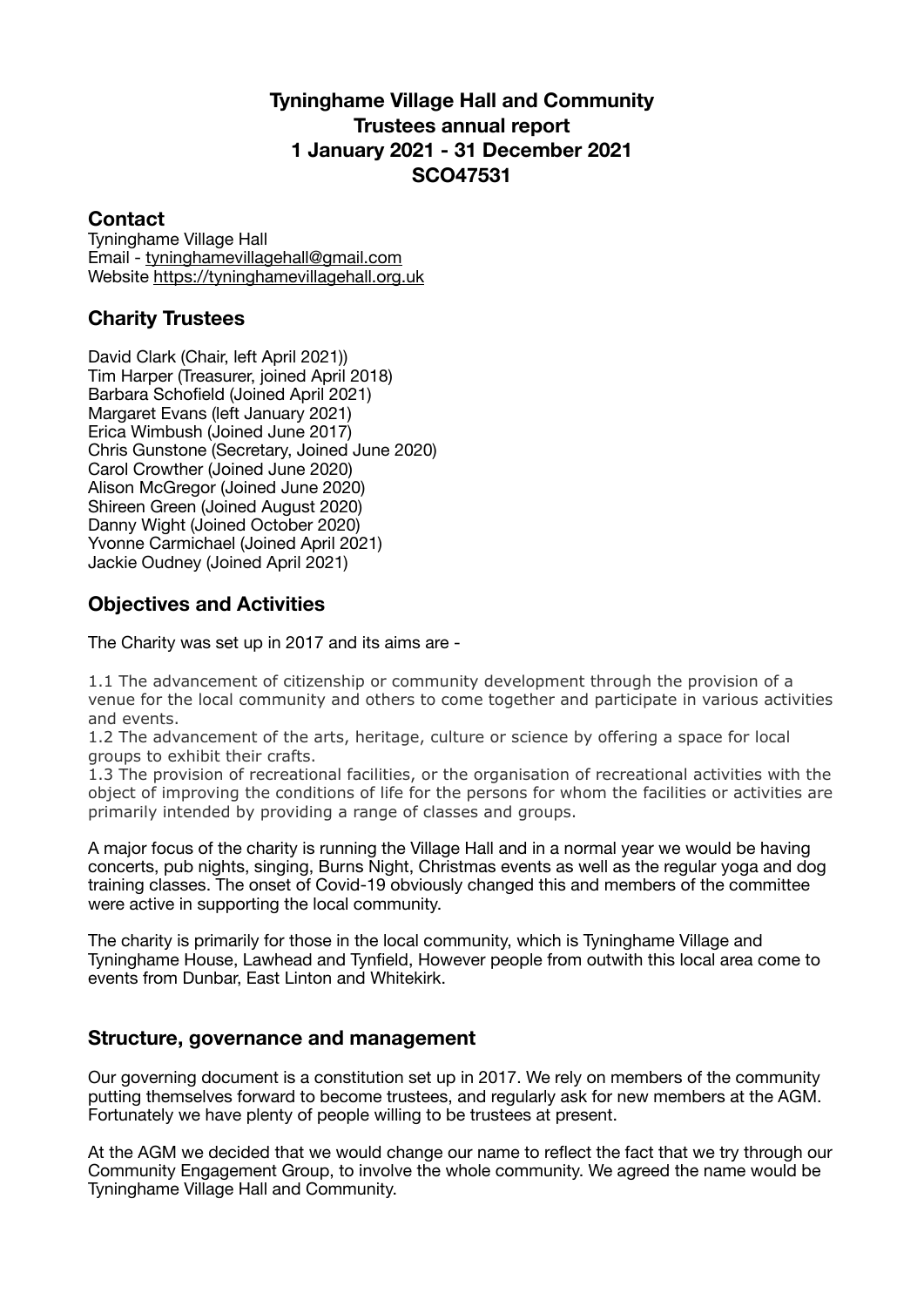We have had a rotating chair this year, as no one individual wished to take on the role.

We have agreed that minutes of all our committee meetings would be published on the Tyninghame Village Hall website to increase transparency and improve communication.

We have been lucky to have local residents taking on the role of Hall manager up until now, but David Wakefield gave up this year. We have been lucky to be able to appoint Eric Martin, who lives in Whitekirk. There is a rota of volunteers who will help Eric with the hall if needed. The Hall Manager and cleaning staff work on a self employed basis.

To support the constitution we have progressed the development of a Village Hall Handbook, using the Scottish Borders Village Hall Handbook framework. The production of this as a reference tool has strengthened the governance around using the hall as a community facility.

### **Achievements and Performance**

In this second year of the pandemic we have tried to run events when it was safe to do so, but still had to have committee meetings and the AGM (attended by 22 people) via Zoom. Classes and activities were suspended during lockdown but reinstated with appropriate measures as soon as we were able.

Despite Covid, work on refurbishment of the hall progressed. The roof has been insulated, with £9,614 funding from the Community Climate Asset Fund, the walls painted and the toilets transformed to create an accessible toilet and three unisex toilets (funded by Dunbar & East Linton Area Partnership (£8,816) , Dunpender Community Council (£400) and Tyninghame Village Hall funds (£10,000)). These represent a major improvement to the Hall facilities, making it more welcoming, comfortable and energy efficient! The improved facilities triggered a decision to review Hall rental charges.

We have worked hard to ensure that the Estate maintains the exterior of the hall - we have had problems with roof leakage - especially in the kitchen and around the central chimney. These are due to be corrected along with some rotting window frames.

We have been in continued discussions with the Estate about the cricket pitch, which is owned by Lord Haddington but well used by locals, mainly walking dogs. The Estate is happy for the village to have use of the field but wants the village to take responsibility for upkeep. We have been in discussions about the most cost effective ways of managing this, and the form of agreement that we have with the Estate.

The trustees have continued to develop and update the website to include such things as local walking routes, and up to date information about hall availability during Covid.

We have been happy to support Columba 1400 by allowing them to use the hall for much reduced rates.

This year we have also been pleased that the hall has been used for several children's parties.

#### **Community Events**

The Community Engagement Group (CEG) is a sub group of the Committee and has continued to support village activities despite some continued restrictions due to Covid 19.

Information on how to participate in forthcoming activities and regular classes can be found on the Village Hall website and also in the village bus shelter which is used for displaying and sharing local community information.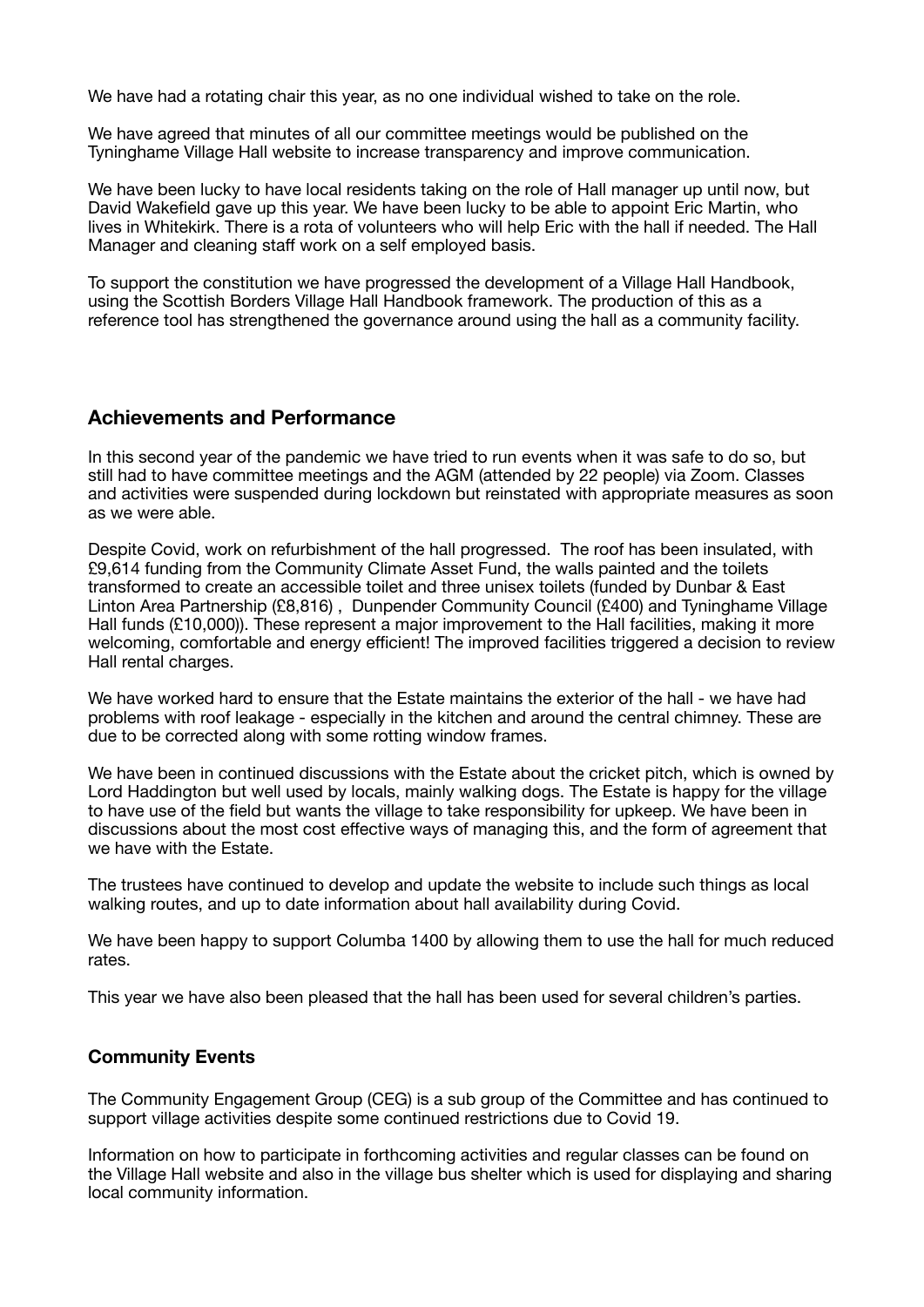#### **Regular groups**

Wednesday Walkers. A small group meets up most Wednesdays at 1:30 pm at the bus shelter to enjoy a local walk and catch up.

Craft and Connect. Prior to Covid Restrictions this group met in the village hall. However when restrictions were imposed a small group of local residents continued to meet once a fortnight in someone's home and have continued to do so. If the numbers increase the group will revert back to the village hall to carry on with their activities. Whilst some of the evening is taken up by the group having a good blether, some crafting has also taken place both on items of personal interest and on joint projects e.g tie backs for the hall curtains using recycled wool. The attendees are always willing to share their skills and during 2022 hope to work again on a joint project.

Village History**.** A small group have met to consider how we might promote historic village information and whilst the ability to get fully engaged was hampered by continued restrictions, some ideas have been sown and will be taken forward in 2022.

Tyninghame Sings. This community singing group had to move to Zoom participation during Covid restrictions but has now recommenced with sessions in the hall on Wednesday evenings. A small fee is charged for this activity.

Pub Nights*:* During lockdown we were unable to have our regular monthly Friday pub night. However, as restrictions eased these were started up again in August**.** It is a great opportunity to catch up with their neighbours over a glass of wine and nibbles.

#### **Events**

Easter 2021: On Easter weekend, children were able to participate in a number of activities - a nature /easter egg trail and an Easter word search quiz. Hand made baskets for the children to collect their finds on the trail were made available and some little participation prizes were distributed.

Tyninghame House and Walled Garden Open Day**:** The Village Hall was one of the nominated charities for the Open Day. Between the gate money, teas and plant sale, Scotland's Gardens Scheme made just over £4,000, 60% of that total went to the Village Hall, which received just under £2,500. The weather was kind to us and it was good fun being able to meet and chat and create our new outdoor, socially distanced teas!

Bric a Brac Sale. As Covid-19 restrictions eased, this was held as a fund raiser for the hall refurbishment programme and it proved to be a very enjoyable day for everyone, stall holders and bargain hunters alike.

Apple Pressing. We held three community apple pressing events at Tyninghame Village Hall in September and October using the new apple pressing equipment held by Belhaven Community Garden. It was great fun and we produced a lot of very tasty apple juice.

Halloween. This year with fewer Covid-19 restrictions, the children of the village and their friends, wearing fancy dress costumes, were able to enjoy an amazing Pumpkin trail in the village followed by Halloween themed food and activities in the village hall. In addition over 25 imaginatively carved pumpkins were on display throughout the village.

Christmas Wreath Making Workshops. Following the success of past wreath making workshops and the online kit demonstrations, three workshops were held in the hall with take-home DIY kits made available again. This activity has continued to be a big success and the workshops of 2021 were our biggest yet.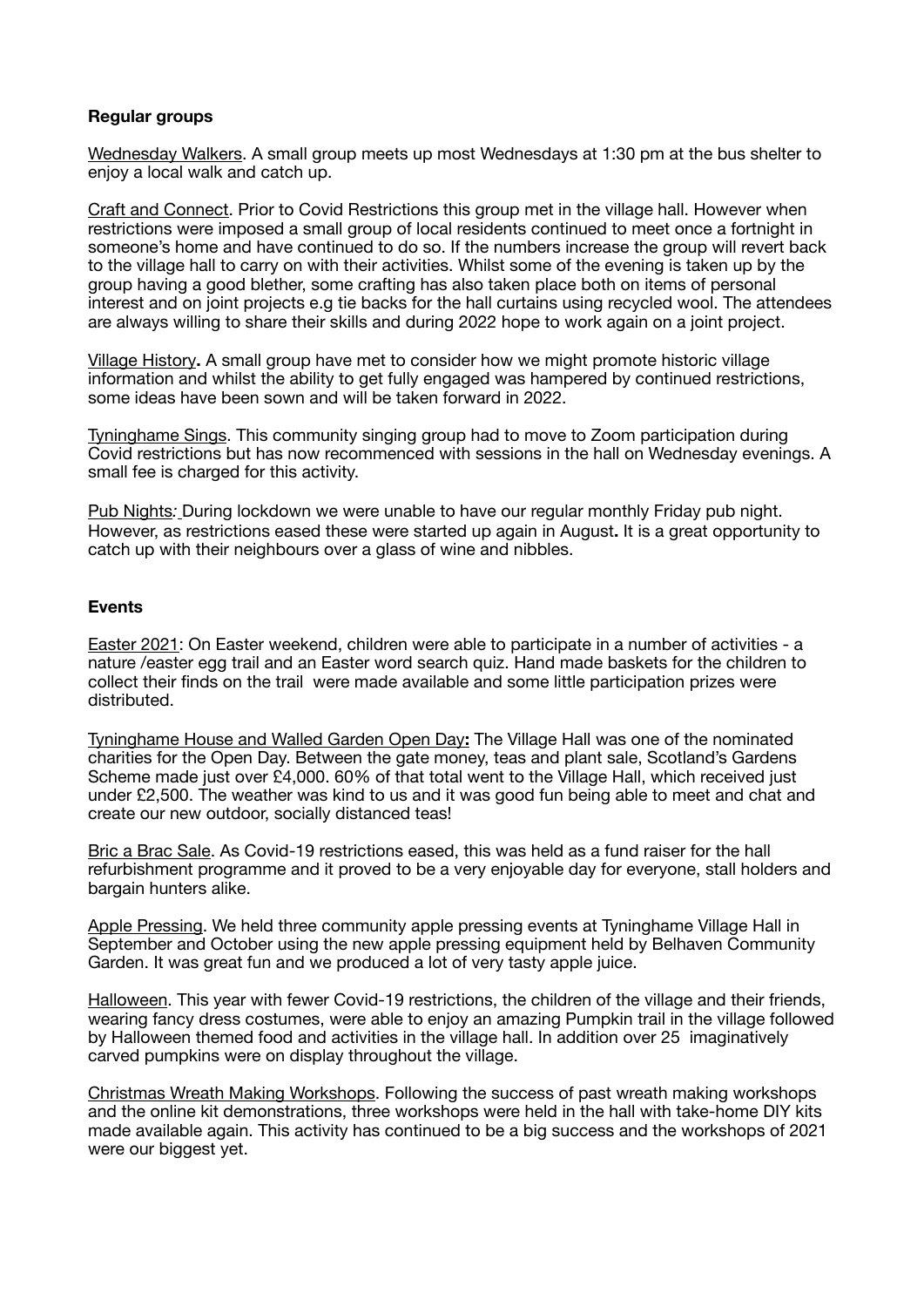Advent Windows. To celebrate the festive season in 2021, many of the villagers participated in adopting one of the December dates and creating a lit advent window. The culmination of this was the lighting of the nativity scene in the hall window on Christmas Eve.

Christmas Concert For the second year running, we were able to have a socially distanced outdoor carolling event in the Café courtyard. Once again Eleanor Evans delighted us all with her beautiful harp playing and we were pleased to welcome over 40 people.

#### **Regular classes (fee paying)**

Yoga classes are run on Wednesday morning and evening by Jan Cameron and are very popular with attendees from all around the area.

Dog Behaviour Training classes are held in the hall on Tuesdays and Thursdays.

Time to Tone and Fitness classes are held in the hall on Tuesdays.

Art and craft. The Wee Fair is held every last Sunday of the month in the hall where local artists and crafters sell their work.

#### **Bus Shelter**

The Village Bus shelter continues to be utilised as an area for displaying and sharing local community information. The Book exchange, which was started during the 2020 lockdown, continues with an abundance of books always available.

The shelter has also been used to provide a focal point during key seasonal activities e.g Easter and Christmas.

## **Financial Review**

Currently the funds are healthy, and we are getting increased bookings for the hall which should ensure our financial stability. The accounts are being audited at the time of preparing this report.

The financial year to December 2021 shows a loss of £26,000 - this reflects the fact that grant monies were received in 2020 for refurbishment, which were done and paid for in 2021, as detailed in this annual report. If you strip out the refurbishment costs of £36,000 and the grant monies received (£4,000), this reflects a trading profit of £5,000, which seems a good outcome for the year, especially bearing in mind the covid restrictions in place.

## **Future Plans**

We are hoping to continue with refurbishment - the final stages are the floor and the kitchen! We want to encourage local residents to use the hall as much as possible. At the time of writing regular classes are up and running, and the Community Engagement Group has prepared a full diary of events for the coming year, which is being publicised.